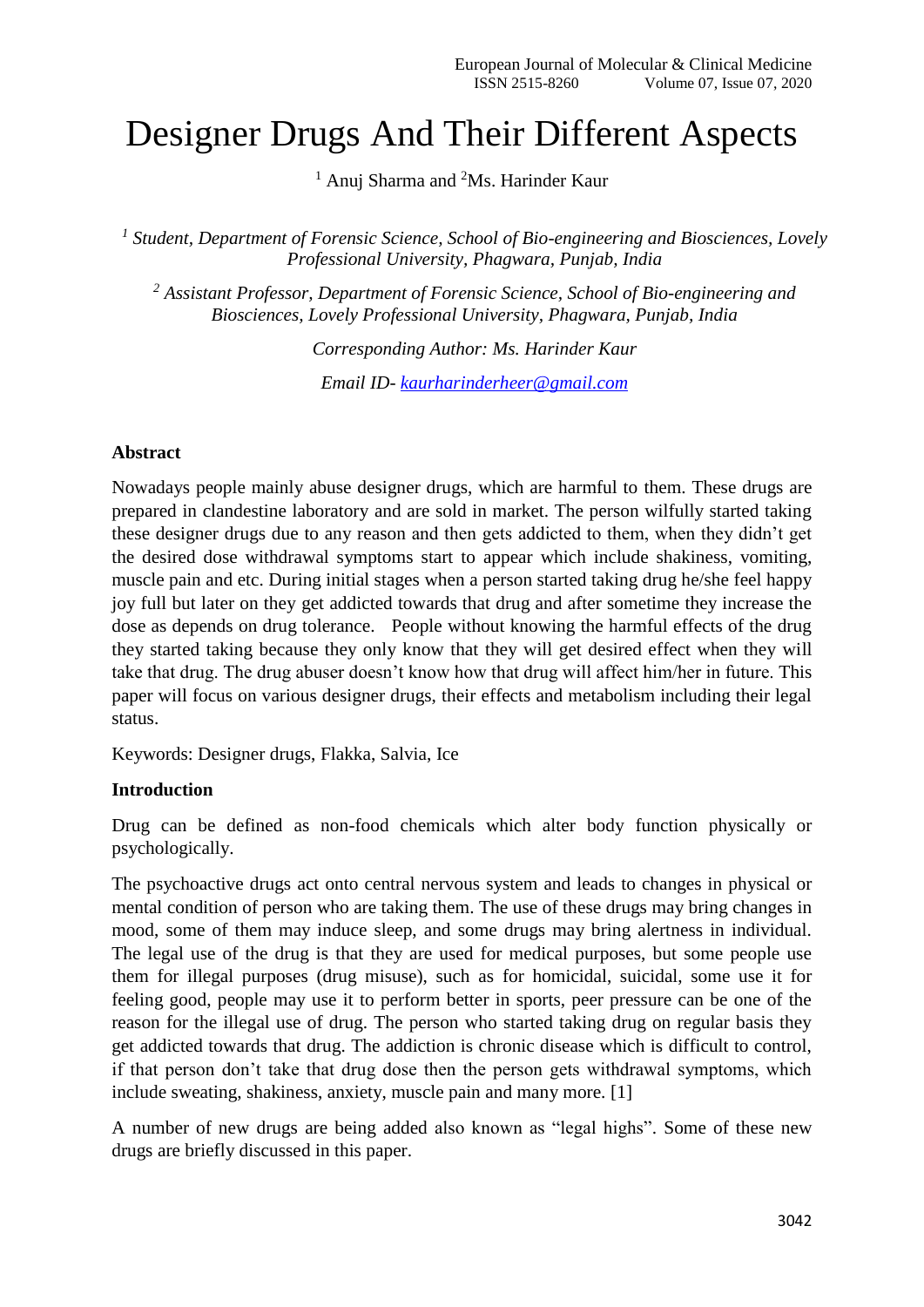# **FLAKKA**

"Flakka" is derived from "la flaca", mean skinny girl. Word originated from south Florida, Spain. Flakka is a designer drug. It is typically made from synthetic version of an amphetamine- like stimulant in the cathinone class called alpha-PVP (pyrrolidinopentinophenone). Earlier it was sold as bath salt but later on it was found it has worse effects than bath salts. [2]

# R**oute of administration**

When flakka is heated up it gives foul- smelling smoke, which can be characterized as smell of dirty socks. The effect of drug can be seen by smoking it. Flakka can be caped through ecigarette, it can be directly injected or crystals of flakka can be swallowed through mouth.

# **Effects**

Person who consumes flakka, they get sense of euphoria. The heart beat and body temperature of the person gets increases. one may have suicidal thoughts, he/she may behave aggressive, person may have seizures and agitation. Person may feel hallucinated.

Patients come in medical emergency state called "excited delirum". Patients struggle to free themselves, scream as someone is chasing them.

Together hyperthermia and extreme muscle leads to metabolic problems and rhabdomyolysis occur (muscle tissue breaks and its protein and other cellular products are released into blood stream). The struggling causes dehydration. The rhabdomyolysis and dehydration disrupts the kidney function and forms renal failure and death occur [3].

# **Legal status of flakka**

When it is consumed it shows the effects of cocaine and meth. flakka comes under schedule 1 drugs and there is ban on it by DEA. It cannot be used for medical purposes.

# **Trends of abuse**

Flakka is sold illegally in the form of crystals of color white, pink, or blue. It is in the form of tablets, powder, and liquid state. The drugs are so cheap that anybody can buy it from street and the detection for these drugs by law enforcement if very difficult [4].

# **Methamphetamine (ice)**

It is stimulant; Alternate name for ice can be shard, crystal, glass, shard. This gives sense of excitement and alertness by releasing three chemicals to our brain i.e. dopamine, serotonin and nor-adrenaline [5]. Recrystallization of methamphetamine leads to formation of crystal meth or ICE.

# **Route of administration**

Generally for its immediate effects it is smoked, the drug can be directly injected into the body with the help of syringes. The ice can be swallowed by mouth or the drug can be snorted.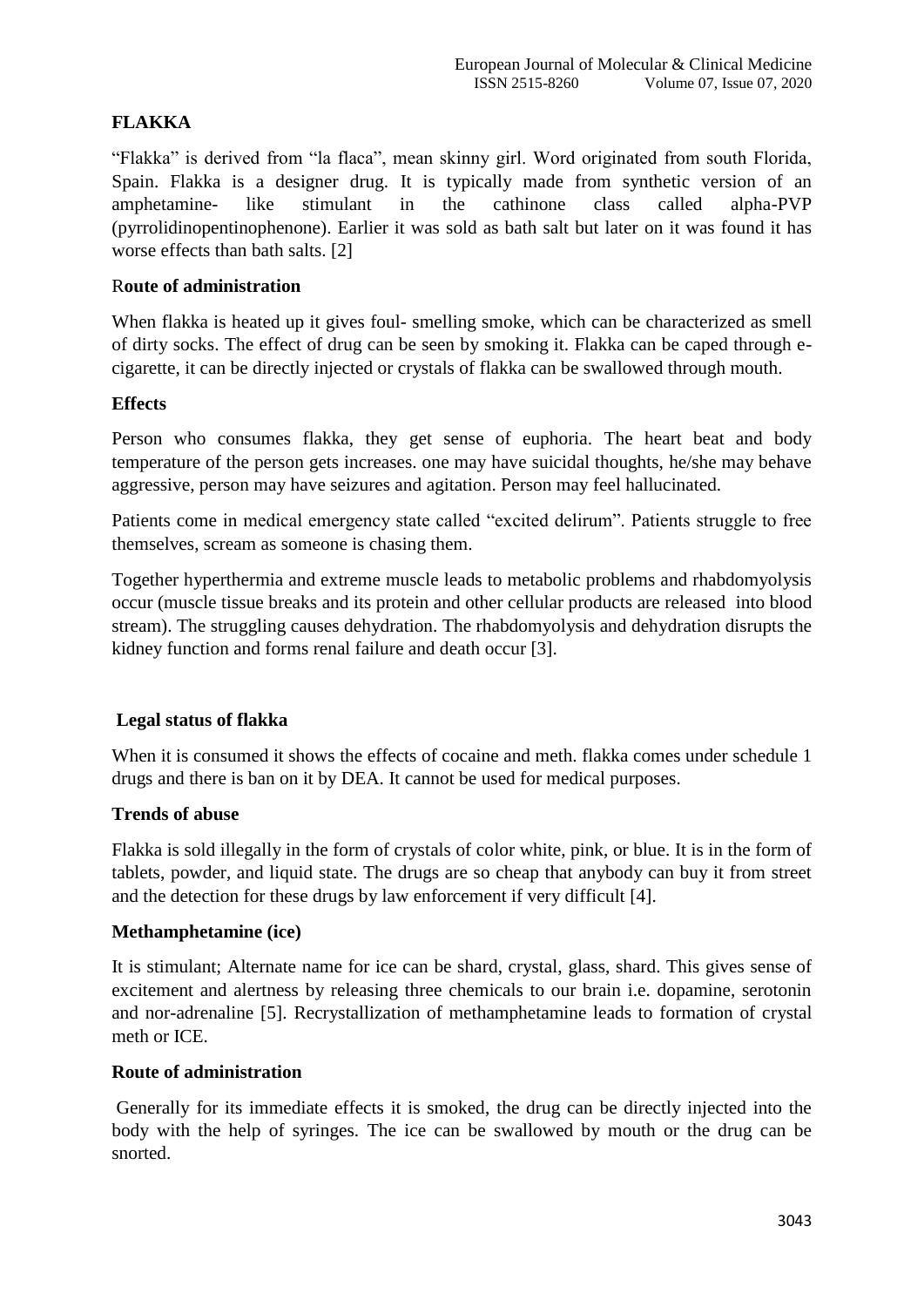Dopamine, serotonin and noradrenaline the release of these chemicals is triggered by ice, which gives sense of alertness and excitement to person who is taking it. But when too much of these chemical is released into the brain it leads to overloading of chemicals and those person have symptoms of psychosis and they cant sleep for days.

Reabsorption of these chemical is stopped by ice which leads to low formation of chemicals and people become irritated and feel low.

Regular use destroys dopamine receptors in brain and person taking can't leave normal life **Effects**

Depends on the amount of ice consumed, usually the effects are shown within the fraction of time only. When drug get kick in, it brings more alertness to the person who is consuming it. Headache is also its one of the effect. Person who is consuming ice, his/her pupil's size increases and the vision of person gets blurred; the heart rate or heart beat of the individual increases. Person feel dehydrated, person show aggressive behavior. Once drug get kick in it bring feeling of pleasure and confidence to the person, it can bring risk of blood borne viruses.

Sometimes overdose of ice can lead to chest pain, fits, stroke, heart attack, or death [6].

# **Legal Status**

There is not any legal use of these drugs, as it leads to death. There is no medicinal use of these drugs [7].

### **Trends of abuse**

**T**hese drugs are mainly abused in parties, some people also use it for weight loss because the use leads to sudden loss in weight. The sense of euphoria is more as compared to cocaine and other drugs. People in depression may use to enhance their mood. Due to its libido and sexual pleasure one may use it [8].

#### **Synthetic cathinones (bath salts)**

These are designer drugs which mimics the effect of cocaine and MDMA. Now the drug has been categorized as schedule1drug. These are distributed under the trade name of ivory wave, white lightning and vanilla sky, dove, super coke and on every drug it is labeled that, not for human consumption.

#### **Source**

Majority of production of bath salt is in china and south East Asian countries. Bath salts are produced in powder form then converted into tablets or in pill form [9].

Main component in bath salts are alpha PVP (pyrrolidinopentiophenone), methylone and MDPV or MDPK (methylenedioxypyrovalerone). Bath salts are derived from cathiones these are the found in the khat plant [10]

#### **Route of administration**

Bath salts can be in powder, pill or in tablet form. Powder form of bath salt is snorted or inhaled by the nose, but due to agitation in nose bath salt can be smoked with the help of pipes, the pill or tablet form of bath salt is swallowed by mouth or can be taken through rectal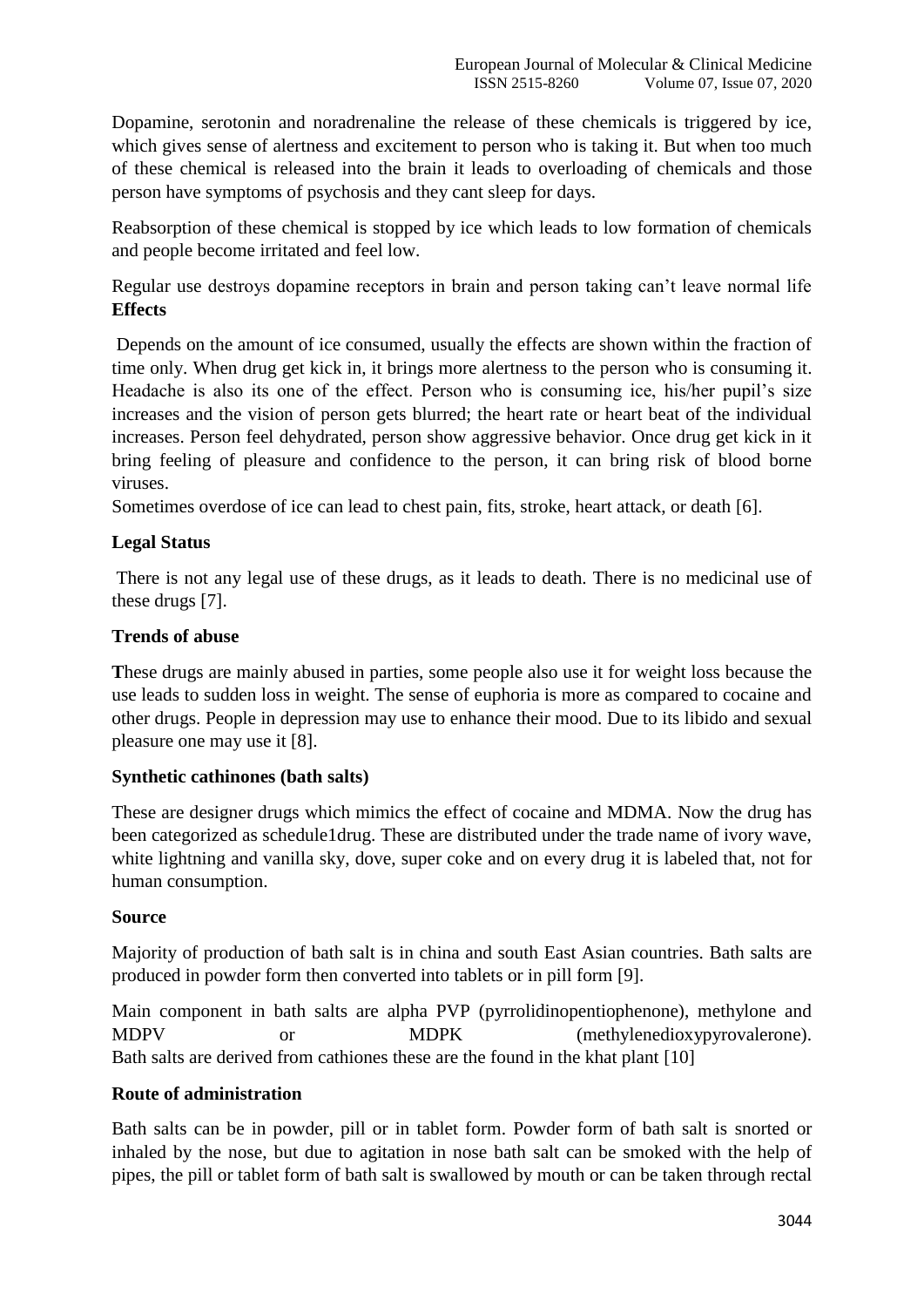also, or can also be injected directly into the body either in veins or in muscle. As its crystal forms is soluble in water it can be ingested by mixing in beverages also [11].

# **Effects**

Once person take its dose he get relaxed and enters into the state of euphoria. The stimulant effect of bath salts usually lasts for 2-3 hours. Once these drugs are taken by the person, the body temperatures rises and muscle spasm increase in blood pressure, panic attacks start to appear. Person losses his or her bowel control, he/she will show aggression and hallucinations occur. Overdose may lead to death of the person.

The long term effect usually are insomnia, kidney failure may occur, muscle can get damaged person may get anxiety problems.

# **Legal status**

bath salts are placed in schedule 1 of control substances act. These drugs are illegal to use but the people who make it they sell it with different names, to prevent themselves from law [12].

# **Trend of abuse**

The abuse of these drugs can be social or economic depending on the person using them. Men who are employed or are in school they abuse bath salt. These drugs are abused in house party. Some people abuse it for gaining concentration, to bring sexual desire; some people abuse it to share feelings with other people [13].

# **SALVIA DIVINORUM**

#### **Source**

Mainly these drugs were used for rituals purposes by mazatec Indians. Active constituent in this drug is salvinorine A and is only non-nitrogenous k- opioid receptor agoinst. this drug is the member of mint family (lamiaceae) and the drug is originated from Mexico. the drug is mainly used for recreational purposes, and it is extracted from the leaves of the plant [14].

Streets names for salvia are sally-D, lady salvia, lady sally, purple sticky, the female and  $etc[15]$ .

#### **Route of administration**

The leaves of the plant are crushed mixed with juices and tea then they drinks. Some people chew the leaves and then swallow it. Oral consumptions of the leaves show late effect (10-20 min) but salvinorin gets inactive when it gets in contact with gastrointestinal system so people prefer quid chewing. The salvia can be smoked in pipes by heating salvia, the salvinorin is produced, some people also ingest salvia in tincture form.

# **Effects**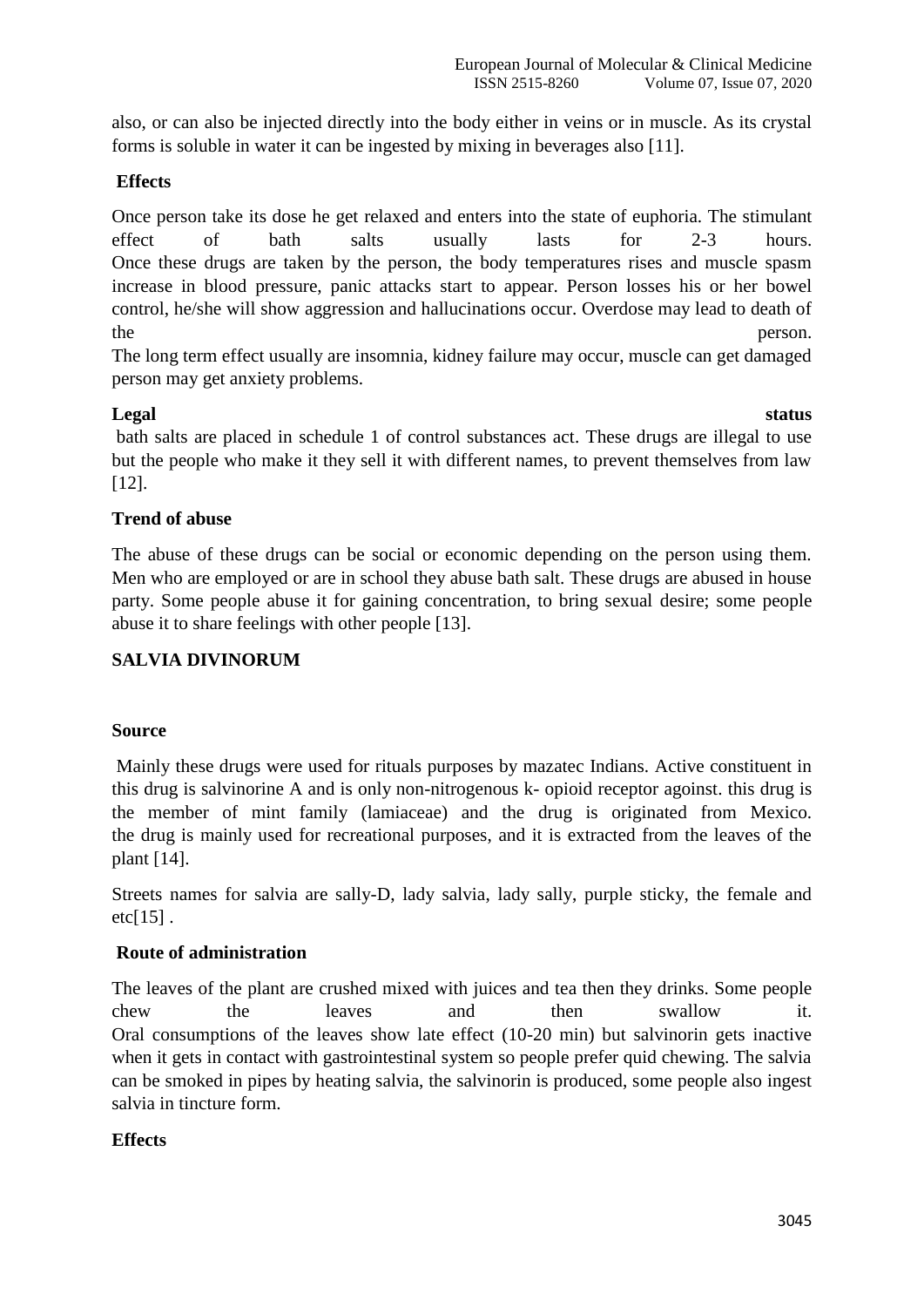People mainly use this drug for recreational purposes, as this drug is less harmful than other drugs and it is considered less addictive. This drug shows effects like nausea, difficult in focusing, the coordination power decreases, the person who is taking this may get feeling of tiredness and memory of person may get loose. Things that are not present person will start dreaming of that.

# **Legal status**

The salvia till now has no medicinal use, but can be used in appropriate way by adults as this drug is not habit forming or addictive. Countries like Australia Belgium Denmark Italy japan new zeland spain, south korea Ukraine united states banned salvia whereas in countries or state like hungary, south Africa, netherland, Myanmar, Malaysia the salvia is legal.

#### **Trend of abuse**

Salvia drugs are mainly used for recreational purposes, and the drug is less addictive but the LD50 time is more. Usually this drug is abused by younger people for its desired effect. This drugs is also used for rituals purposes by mazatec people [16].

#### **3-4 Methylenedioxymethamphetamine (MDMA)**

#### **Source**

Common name is ecstasy, other name are XTC, Pingers, bikkies, molly and etc. It is synthetic, psychoactive drug. This drug is prepared chemically with the help of four precursor; safrole, isosafrole, piperonal and 3-4- methylenedioxyphenyl-2-propanone (PMK).

#### **Route of adminstration**

The pill form of the drug is ingested, but if the drug is in powder form then the drug can be snorted or inhaled through nose or it can be smoked through pipes or the drug can be injected into the body with the help of syringes [17].

The brain activity is increased when MDMA is taken in body; dopamine (it is neurotransmitter which sends messages between nerve cells) activity is increased to reinforce the behavior. Norepinephrine (regulates blood pressure and blood glucose level) level is increased so that heart rate and blood pressure increases, which can be risky to some people. Serotonin level is also increased which accelerates the hormone which affect sexual arousal. Release of large amount of serotonin can cause emotional closeness, elevated mood [18].

#### **Effects**

The effect can be seen from 20 min to an hour when the drug is consumes sometime the effect can last up to 6 hours. effect can be different on the basis of health weight and size of the person, the amount of drug person is taking, depends on strength of drug, whether person already takes that drug or not.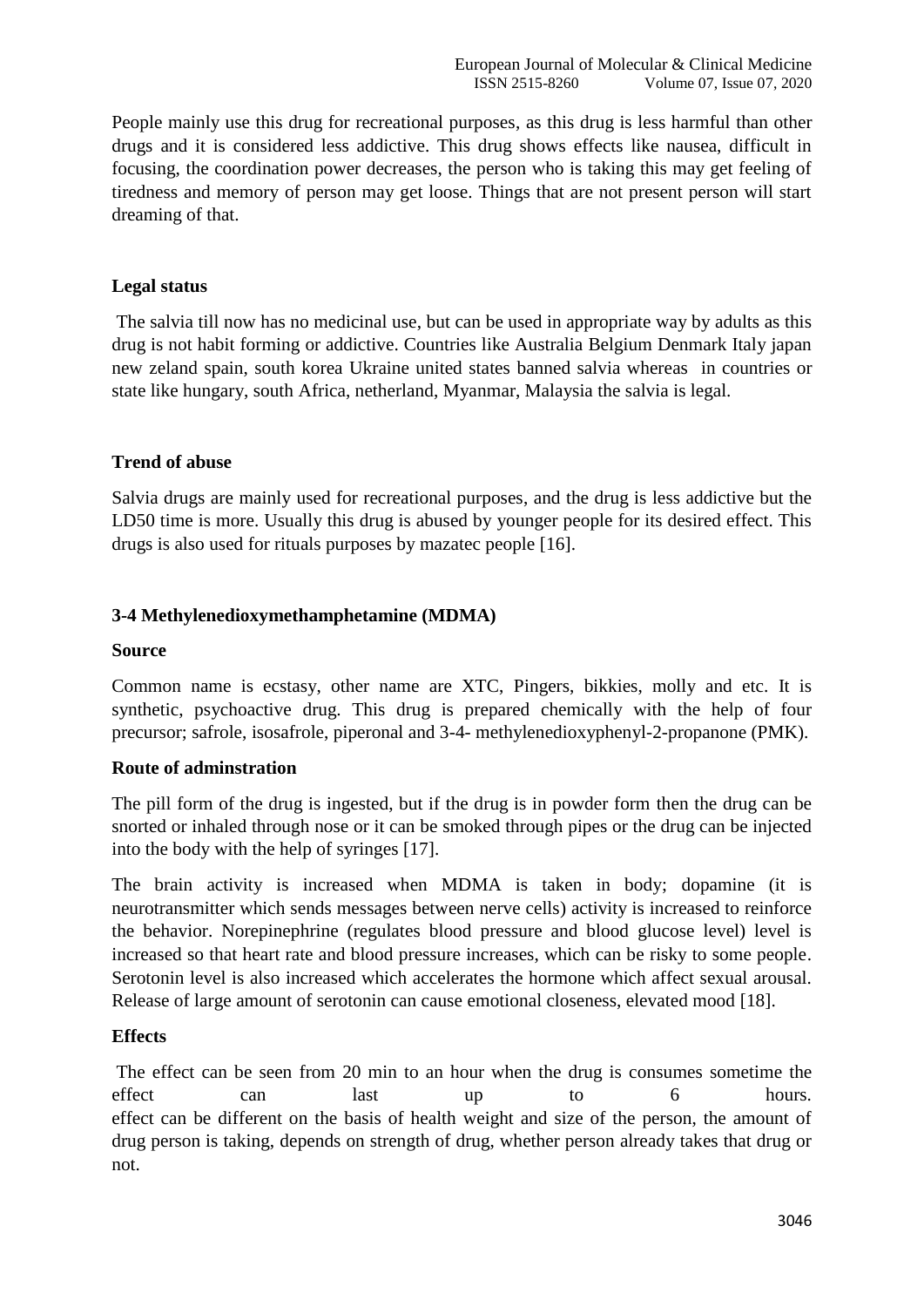The effect can be, a person may feel energetic, his/her pupils size increases, the rate of heart beat increases, person may feel dehydrated, reduce in appetite, person can experience excessive sweating, oain in body or muscle pain. The perception power changes. A person may experience hallucinations, anxiety vomiting, the body temperature of person may get increased. [19]

# **Legal status**

The production of MDMA is legally controlled in many countries under UN convention on psychotropic substances. The illegal use, sale or manufacturing of these drugs are considered to be criminal offence. Australia and United Kingdom has declared MDMA as illegal substance. United States and Canada has placed this drug under schedule 1 of control substance act

#### **Trend of abuse**

It is found that student of high school, teen and adults are more into the use of this drug. Previously it was only abused in night clubs but now many more people started abusing it. People in age between 18-25 years were using this drug more [20]

# **References**

1 [michael f weaver,](https://www.ncbi.nlm.nih.gov/pubmed/?term=Weaver%20MF%5BAuthor%5D&cauthor=true&cauthor_uid=25928069) [john a hopper](https://www.ncbi.nlm.nih.gov/pubmed/?term=Hopper%20JA%5BAuthor%5D&cauthor=true&cauthor_uid=25928069) and erik w gunderson, " designer drugs 2015: assessment and management 2015".

2 daniel castellanos et al "flakka" intoxication: what have we learned? 2018

3 Article of steven rein berg study: use of flakka rare among high school seniors 2019

4 Joseph Steinberg "flakka: the new illegal drug you need to know about" 2015

5<https://cracksintheice.org.au/how-does-ice-work>

6 Hammad Ahmed "Awareness and use of methamphetamine (ice) among the people of karachi, pakistan"2018

7 [https://www.webmd.com/mental-health/addiction/crystal-meth-what-you-should\\_know#1](https://www.webmd.com/mental-health/addiction/crystal-meth-what-you-should_know#1)

8<https://www.medicalnewstoday.com/articles/23207#recreational-use>

9 [Christopher l. German,](https://www.ncbi.nlm.nih.gov/pubmed/?term=German%20CL%5BAuthor%5D&cauthor=true&cauthor_uid=23911668) [annette e. Fleckenstein,](https://www.ncbi.nlm.nih.gov/pubmed/?term=Fleckenstein%20AE%5BAuthor%5D&cauthor=true&cauthor_uid=23911668) and [glen r. Hanson](https://www.ncbi.nlm.nih.gov/pubmed/?term=Hanson%20GR%5BAuthor%5D&cauthor=true&cauthor_uid=23911668) bath salts and synthetic cathinones: an emerging designer drug phenomenon 2013

1[0https://www.medicinenet.com/bath\\_salts\\_abuse\\_and\\_addiction/article.htm](https://www.medicinenet.com/bath_salts_abuse_and_addiction/article.htm)